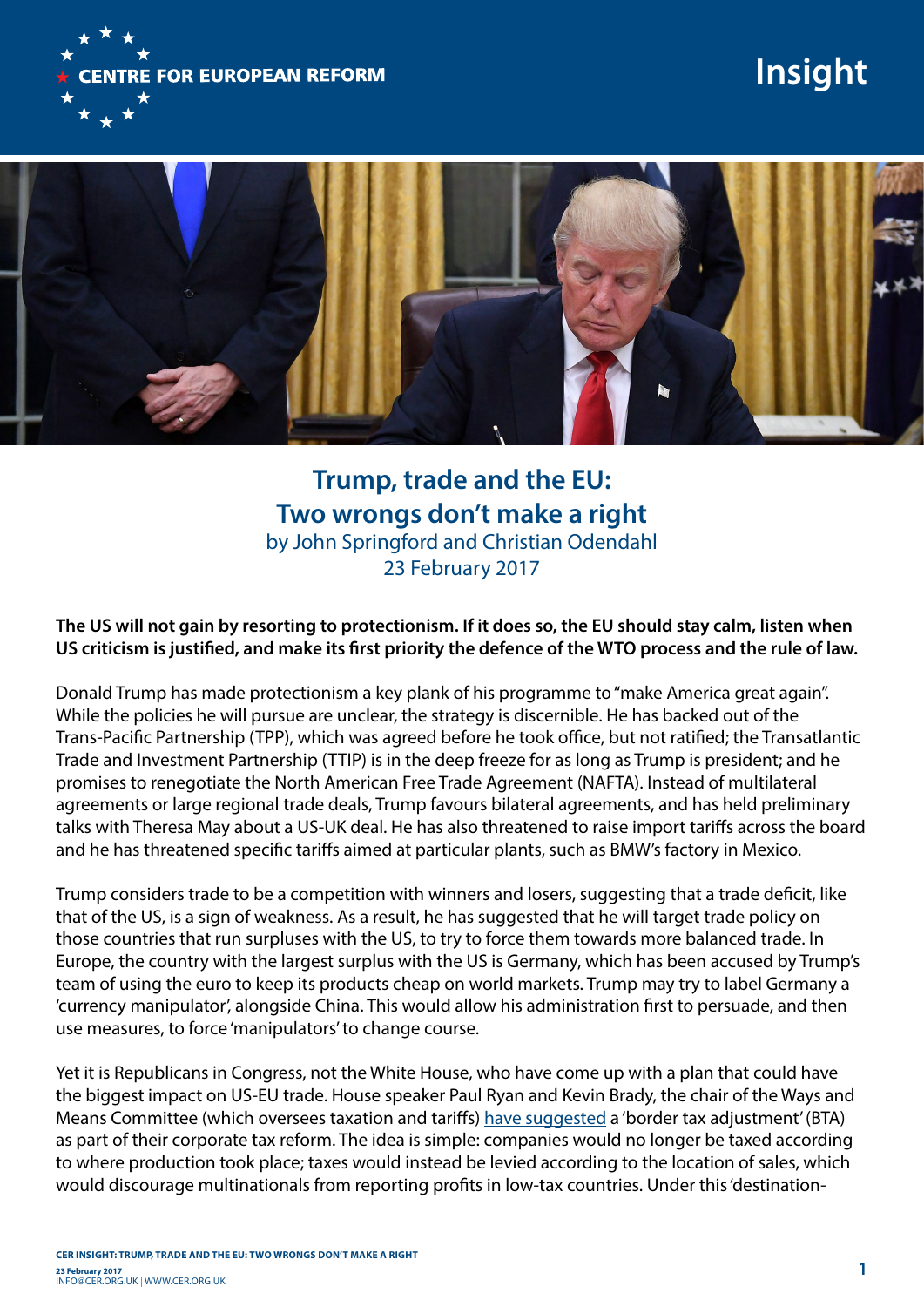

based' system, revenues from exports would no longer be taxed, whereas the costs of imported goods would no longer be tax-deductible. This is not the same as an export subsidy combined with an import tariff, but the economic effect is similar. The proposal faces a good deal of domestic opposition, especially from large retailers, and Trump has complained that it is "too complicated". But it may happen, and the EU should be prepared.

Thus Trump might pose three economic problems for the EU: tariffs; action against alleged currency manipulation; and border tax adjustment.

The temptation in Europe will be to oppose Trump because of who he is, not what he does. But the EU should be cautious: a trade war with the US would be costly, and would hurt the EU more than the US. The EU's strategy should be to protect the institutions and rules that underpin global trade if Trump decides to withdraw the US from that role. Two principles should therefore underpin the EU's strategy towards the US:

 $\star$  Stick to the rules: use multilateral institutions to challenge US policy.

 $\star$  Be restrained: minimise economic costs and avoid trying to teach Trump a lesson, which could backfire.

## Problem 1: Tariffs and other discriminatory measures

Trump's unpredictable nature, his protectionist instincts, and his disdain for international law and multilateralism mean that we cannot discount the possibility of US tariffs on EU imports, or the use of other measures to discriminate in favour of US exporters, such as subsidies.

If the US raises tariffs – or used other measures to restrict imports from the EU – the impact on the US economy would be small, and the losses would probably be larger than the gains. The US trade deficit would fall, but it is not particularly large, at around 2.7 per cent of GDP. Tariffs would reduce imports, but they would also tend to raise prices for consumers, as importers pass on the cost. Inflation would rise, and at least some of the positive impact on the current account balance might eventually be offset by a higher dollar. The impact on manufacturing jobs in the US would be small, because most of these jobs have been lost thanks to automation, not offshoring.

The impact on the European economy would not be enormous either. The EU-28 ran a goods trade surplus of \$135 billion with the US in 2015, up from \$97 billion in 2010, the year that the euro crisis started. Higher import tariffs would reduce European manufacturers' export earnings in the US, and would also put a dent in the eurozone's growth strategy, which until recently has been focussed on exports outside Europe. Meanwhile, austerity at home has hit demand for imports. But the EU remains a fairly closed economy, with most trade conducted between its member-states – and exports to the US are only 2 per cent of EU GDP. Lower export sales in the US would be damaging, but would not be a calamity.

While the macroeconomic effects would be limited, important exporting sectors such as machinery, cars, aircraft, chemicals and pharmaceuticals could suffer significant fall-out. Thus the EU would – and should – take a case to the World Trade Organisation (WTO) if the US unilaterally discriminated against EU imports, rather than attempting to retaliate unilaterally itself. A case at the WTO would take around a year and three months, and potentially longer if the case is complex. The US would have up to 15 months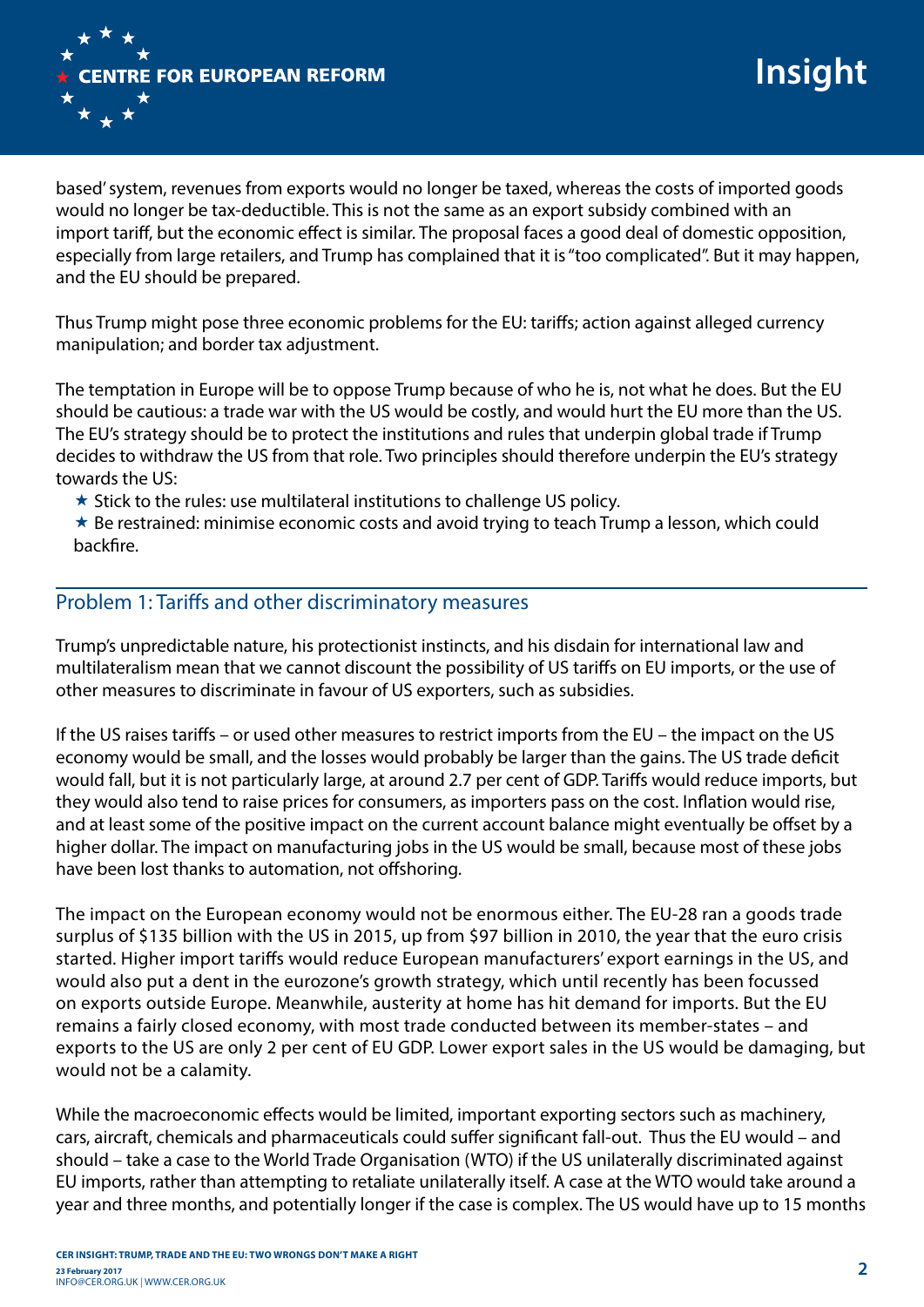

to comply with the WTO's judgement. Only if it failed to do so could the EU retaliate, and it would have to get WTO agreement for the steps it took. By strictly following the letter of the law, the EU would only find redress two or three years later, but by acting through multilateral institutions, the EU would prevent those institutions from being further undermined by unilateralism.

# Problem 2: Being labelled a currency manipulator

The Trump administration must go through several hoops, according to US law, before labelling a country a currency manipulator. The country's trade volumes with the US must be more than \$55 billion a year and it must have a trade surplus of more than \$20 billion with the US. Germany fulfils those criteria. But it does not make the ECB intervene in currency markets to lower the euro's exchange rate – and the euro's depreciation against the dollar coincided with the ECB's decision to start quantitative easing in 2015, in the teeth of German opposition.

And even if Trump labels Germany a currency manipulator, the law that underpins the process does not allow him to take action unilaterally. The administration must first enter into negotiations to try to get the country to change its exchange rate policy – negotiations which were successful when the US branded Japan, Taiwan and China manipulators in the 1980s and 1990s. The law also requires that the US use the WTO process, not unilateral action, to retaliate.

The German finance minister, Wolfgang Schäuble, has singled out the ECB's aggressive monetary policy as a cause for Germany's current account surplus. It is true that a weaker euro, which was part of the ECB's strategy to revitalise the eurozone's sluggish recovery, led to a widening of the current account of the bloc as a whole. But the underlying causes of Germany's [current account surplus are structural](https://www.cer.org.uk/publications/archive/policy-brief/2015/germany-rebalancing-waiting-godot) and need to be addressed as such.

Germany should take the sensible economics behind the US's repeated warnings about its current account surplus more seriously. [Structural reforms to revive domestic investment](https://www.cer.org.uk/insights/more-investment-germany%25E2%2580%2599s-sake), alongside macroeconomic policies to stimulate demand across the eurozone are in the EU's interest. The eurozone's large and persistent current account surplus is simply sowing the seeds of the next financial crisis by reducing interest rates globally and encouraging unsustainable investment outside Europe.

## Problem 3: Border tax adjustment

There are two questions about the economic effects of the Republican BTA proposal: the effect on the dollar and whether the reform would be legal under WTO rules. The answers to those questions should determine the EU's response. The dollar probably would appreciate after the tax reform (with the usual caveats about economists' ability to forecast applied). The BTA would raise demand for US goods, and hence, US dollars on foreign exchange markets. This would make US goods more expensive abroad and foreign goods cheaper on the US market, offsetting at least some of the BTA's benefits for US exporters. Meanwhile, imported inflation might prompt the Federal Reserve to raise interest rates, making it more attractive to invest in dollar assets, which would also raise the value of the dollar.